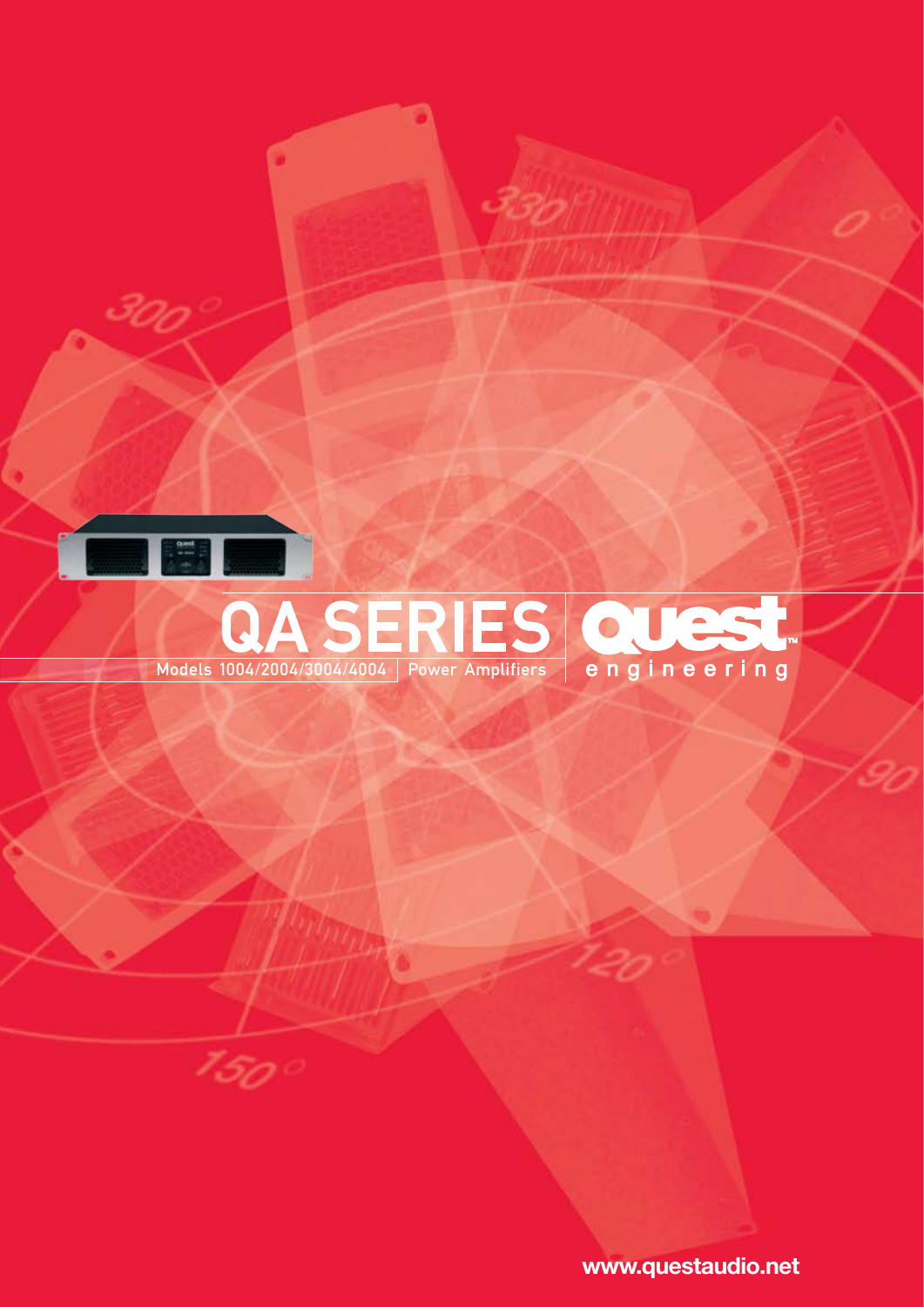

# **The Quest Engineering QA series; the no compromises, no gimmick utility workhorse for professionals.**



#### **A Design Pedigree that Sets a New Standards in Quality and Value**

The new series QA amplifier range has been designed and engineered to a standard that takes it well into the upper register of high fidelity pro audio amplifiers. Like the models before it, thousands of hours of research and real world testing ensure the QA range will live long in the tough world of permanent installation and touring.

#### **Features that Professionals Demand**

The word 'professional' gets thrown around a lot these days. There is a base set of standards, without which no amplifier should be called "professional." Professionals look beyond a paint job and marketing spin to the design engineering and build quality. This is where the  $\cap$ A series sells itself

# **Power for Today's Systems**

To suit the needs of today's power hungry systems, the QA Series offers a wide choice of power levels. Despite their compact size,

the QA Series features precisely designed and optimized power supplies, which are free of the switching distortion associated with many multi-stage circuits used in other compact amplifiers.

# **Engineered for a Hard Life**

QA series amplifies are built to work hard in the tough environment of pro audio. Industrial spec multi-speed fans and generous heat sinks will keep the output stage cool when driven hard. Service and maintenance is easy as the internal architecture is laid out for easy access by a qualified technician.

# **Protect Your Speakers**

Clean and stable power is the secret to long speaker life. A high current power supply and the generous quantity of high head room output devices are behind the exceptional bass response of the QA series amplifiers. If a possibility of system clipping exists, independent switch-able limiters will limit both PEAK and RMS power to prevent distortion of the output stage. It will not seriously affect audio quality but it will help protect your speakers.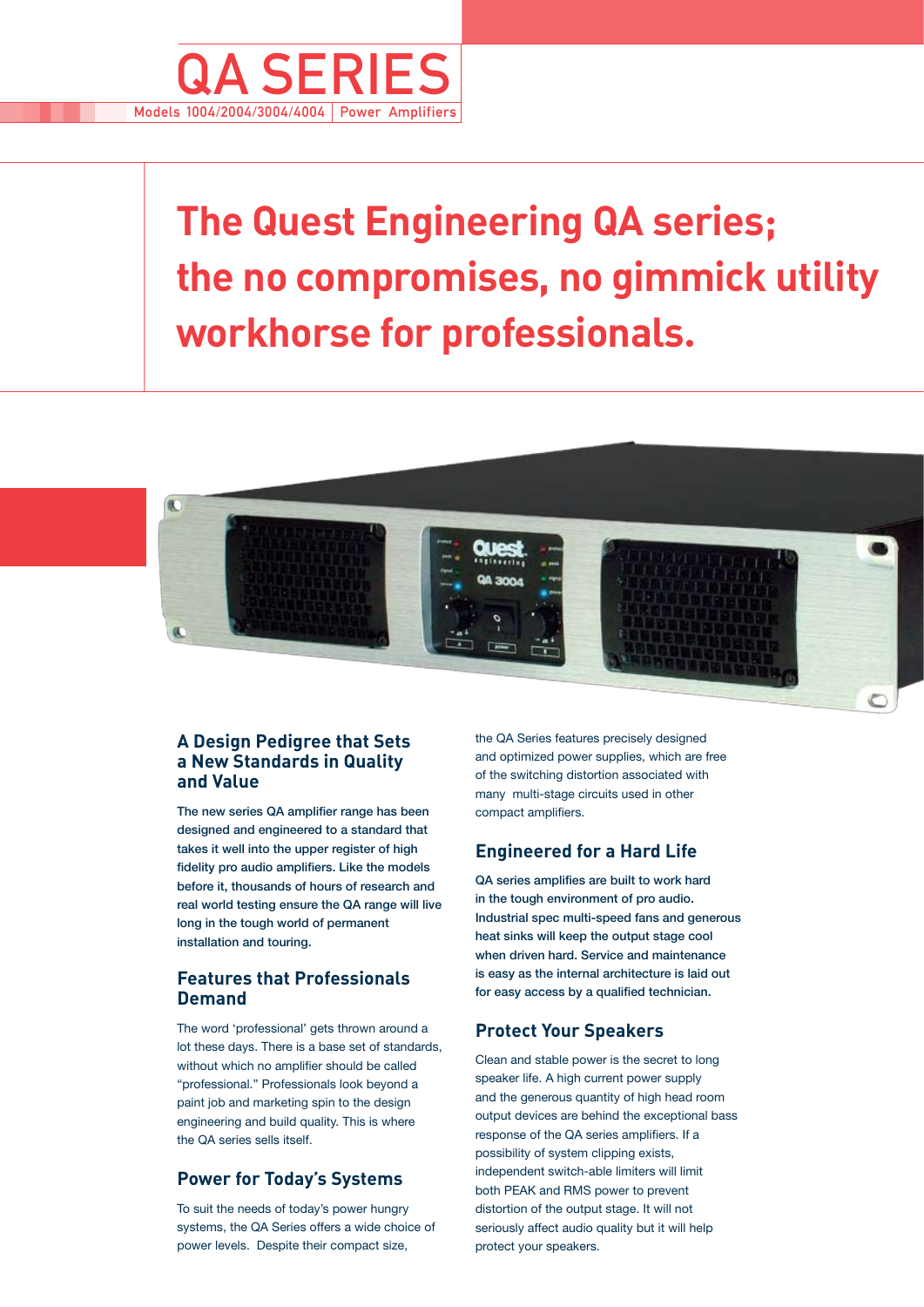You need real power, easy service and long lifespan under severe conditions? Then you need a Quest QA series amplifier. And best of all, you don't have to compromise sonic performance. The QA series is the most accurate reproduction of an audio signal you've ever

going to hear from a concert class audio amplifier.





# **Built to Last**

QA series amplifiers are manufactured to a standard accepted as desirable practice for a concert standard power amplifier. Heavy gauge cold rolled steel chassis, machined aluminium billet front, vibration proof fittings and an emphasis on over engineering guarantees years of trouble free service in demanding environments.

# **Electronic Insurance**

Reliability is designed into the internal architecture, not just tacked on at the output. Short circuit, thermal, DC and current limiting protection are supported by a gain stage that is inherently stable into both inductive and resistive loads. For the non technical, this means that your amplifier's sonic performance and reliability will not be degraded by multiple passive cross-over networks, often found in high powered mobile disco or live music applications.

# **Easy Service**

Design and layout for easy service, not easy manufacture. A minimum of disassembly required for testing and maintenance means low operating costs and long life.

#### **Features**

#### **1. Input Stage**

Parallel XLR inputs and low noise gain stage, silent switch on/off circuitry reduces potential speaker damage in the event of intermittent power.

#### **2. Power Supply**

The high current power supply is manufactured to function reliably at high temperatures and well exceeds industry standards. This results in smooth bass response and considerable dynamic headroom.

#### **3. Industrial Spec Fans**

Dual heavy duty cooling fans guarantee long life of all electronic components.

#### **4. Speakon Connections**

International AES standard Speakon connectors wired for two channel and Bridge mono operation simplify speaker connections.

#### **5. Limiter**

A switchable high speed limiter acts as a final speaker protection but can be disconnected where sensing speaker system controllers are required.

#### **6. Built in Switch-able X-overs**

High and low pass filters on each channel make the versatile QA series even more flexible with a sub-mid/high frequency dividing network.

#### **7. Selectable Gain Settings**

Adjustable input switching for 1.4V, 32 dB or 26 dB make system calibration easy.

#### **8. Easy Access Air Filters**

User serviceable air filters are easy to maintain for trouble free operation.